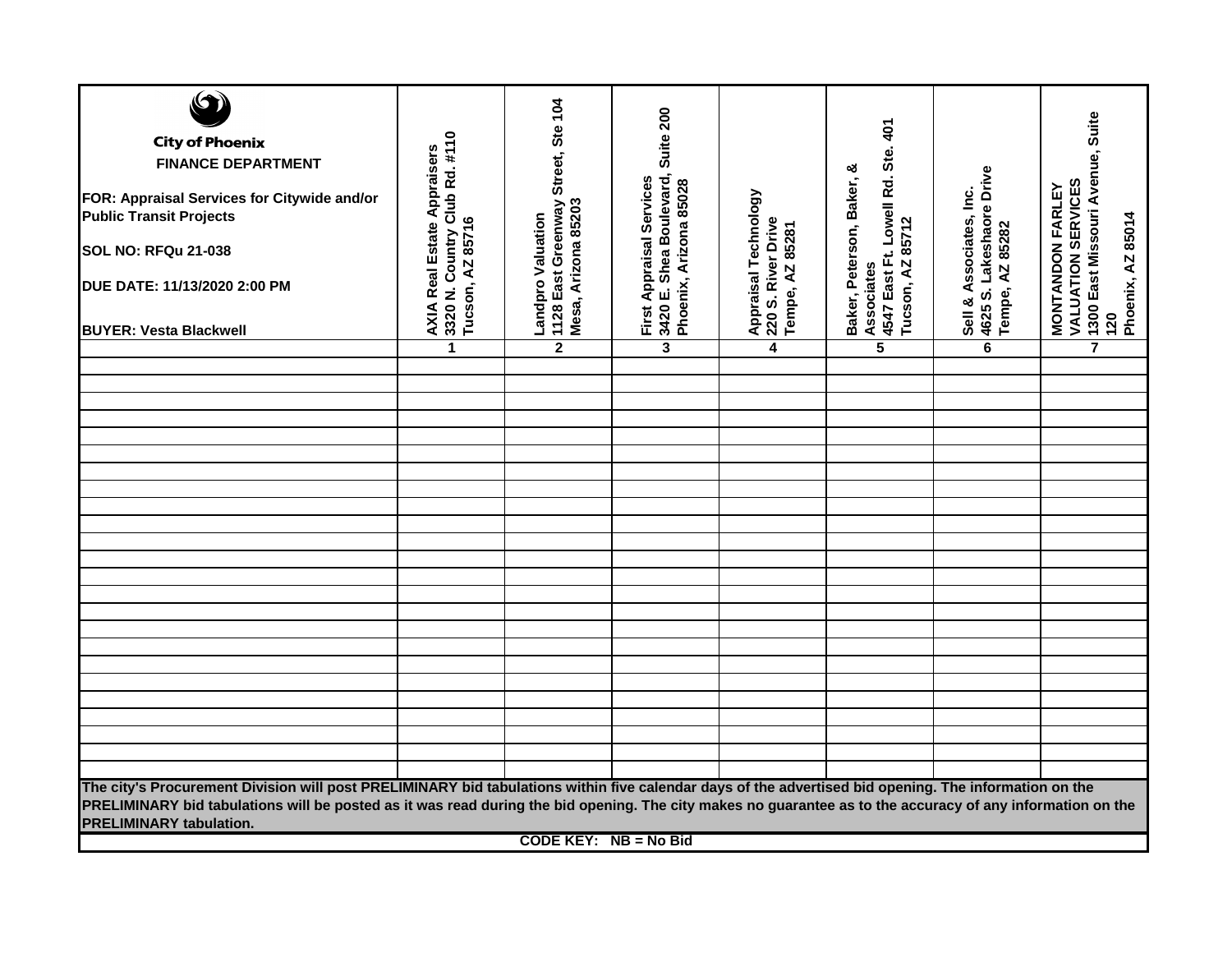| $\mathbf{C}$<br><b>City of Phoenix</b><br><b>FINANCE DEPARTMENT</b><br>FOR: Appraisal Services for Citywide and/or<br><b>Public Transit Projects</b><br><b>SOL NO: RFQu 21-038</b><br>DUE DATE: 11/13/2020 2:00 PM<br><b>BUYER: Vesta Blackwell</b>                                                                                                   | ن<br>ٻـ<br>نـ<br>3116 West Taro Lane<br>Biers & Associates,<br>Phoenix, AZ 85027 | Hodges Lacey & Associates LLC<br>Thousand Oaks, CA 91360<br>606 Warwick Avenue | Suite 125<br>Scottsdale, Arizona 85254<br>4835 East Cactus Road,<br>BBG | Richard K. Beals Machinery and<br>15526 W. Minnezona Ave.<br>Equipment Appraiser<br>Goodyear, AZ 85395 | 10625 North 25th Avenue, Suite 200<br>Phoenix, AZ 85029<br>Consultant Engineering, Inc. | Integra Realty Resources - Phoenix<br>2999 N. 44th Street, Suite 512<br>85018<br>Phoenix, AZ | Zaddack Valuation Advisors, Inc.<br>1 W Deer Valley Rd<br>Phoenix, AZ 85027 |
|-------------------------------------------------------------------------------------------------------------------------------------------------------------------------------------------------------------------------------------------------------------------------------------------------------------------------------------------------------|----------------------------------------------------------------------------------|--------------------------------------------------------------------------------|-------------------------------------------------------------------------|--------------------------------------------------------------------------------------------------------|-----------------------------------------------------------------------------------------|----------------------------------------------------------------------------------------------|-----------------------------------------------------------------------------|
|                                                                                                                                                                                                                                                                                                                                                       | 8                                                                                | $\overline{9}$                                                                 | 10                                                                      | $\overline{11}$                                                                                        | $\overline{12}$                                                                         | $\overline{13}$                                                                              | $\overline{14}$                                                             |
|                                                                                                                                                                                                                                                                                                                                                       |                                                                                  |                                                                                |                                                                         |                                                                                                        |                                                                                         |                                                                                              |                                                                             |
|                                                                                                                                                                                                                                                                                                                                                       |                                                                                  |                                                                                |                                                                         |                                                                                                        |                                                                                         |                                                                                              |                                                                             |
|                                                                                                                                                                                                                                                                                                                                                       |                                                                                  |                                                                                |                                                                         |                                                                                                        |                                                                                         |                                                                                              |                                                                             |
|                                                                                                                                                                                                                                                                                                                                                       |                                                                                  |                                                                                |                                                                         |                                                                                                        |                                                                                         |                                                                                              |                                                                             |
|                                                                                                                                                                                                                                                                                                                                                       |                                                                                  |                                                                                |                                                                         |                                                                                                        |                                                                                         |                                                                                              |                                                                             |
|                                                                                                                                                                                                                                                                                                                                                       |                                                                                  |                                                                                |                                                                         |                                                                                                        |                                                                                         |                                                                                              |                                                                             |
|                                                                                                                                                                                                                                                                                                                                                       |                                                                                  |                                                                                |                                                                         |                                                                                                        |                                                                                         |                                                                                              |                                                                             |
|                                                                                                                                                                                                                                                                                                                                                       |                                                                                  |                                                                                |                                                                         |                                                                                                        |                                                                                         |                                                                                              |                                                                             |
|                                                                                                                                                                                                                                                                                                                                                       |                                                                                  |                                                                                |                                                                         |                                                                                                        |                                                                                         |                                                                                              |                                                                             |
|                                                                                                                                                                                                                                                                                                                                                       |                                                                                  |                                                                                |                                                                         |                                                                                                        |                                                                                         |                                                                                              |                                                                             |
|                                                                                                                                                                                                                                                                                                                                                       |                                                                                  |                                                                                |                                                                         |                                                                                                        |                                                                                         |                                                                                              |                                                                             |
|                                                                                                                                                                                                                                                                                                                                                       |                                                                                  |                                                                                |                                                                         |                                                                                                        |                                                                                         |                                                                                              |                                                                             |
|                                                                                                                                                                                                                                                                                                                                                       |                                                                                  |                                                                                |                                                                         |                                                                                                        |                                                                                         |                                                                                              |                                                                             |
|                                                                                                                                                                                                                                                                                                                                                       |                                                                                  |                                                                                |                                                                         |                                                                                                        |                                                                                         |                                                                                              |                                                                             |
|                                                                                                                                                                                                                                                                                                                                                       |                                                                                  |                                                                                |                                                                         |                                                                                                        |                                                                                         |                                                                                              |                                                                             |
|                                                                                                                                                                                                                                                                                                                                                       |                                                                                  |                                                                                |                                                                         |                                                                                                        |                                                                                         |                                                                                              |                                                                             |
|                                                                                                                                                                                                                                                                                                                                                       |                                                                                  |                                                                                |                                                                         |                                                                                                        |                                                                                         |                                                                                              |                                                                             |
|                                                                                                                                                                                                                                                                                                                                                       |                                                                                  |                                                                                |                                                                         |                                                                                                        |                                                                                         |                                                                                              |                                                                             |
|                                                                                                                                                                                                                                                                                                                                                       |                                                                                  |                                                                                |                                                                         |                                                                                                        |                                                                                         |                                                                                              |                                                                             |
|                                                                                                                                                                                                                                                                                                                                                       |                                                                                  |                                                                                |                                                                         |                                                                                                        |                                                                                         |                                                                                              |                                                                             |
| The city's Procurement Division will post PRELIMINARY bid tabulations within five calendar days of the advertised bid opening. The information on the<br>PRELIMINARY bid tabulations will be posted as it was read during the bid opening. The city makes no guarantee as to the accuracy of any information on the<br><b>PRELIMINARY tabulation.</b> |                                                                                  |                                                                                |                                                                         |                                                                                                        |                                                                                         |                                                                                              |                                                                             |
| <b>CODE KEY: NB = No Bid</b>                                                                                                                                                                                                                                                                                                                          |                                                                                  |                                                                                |                                                                         |                                                                                                        |                                                                                         |                                                                                              |                                                                             |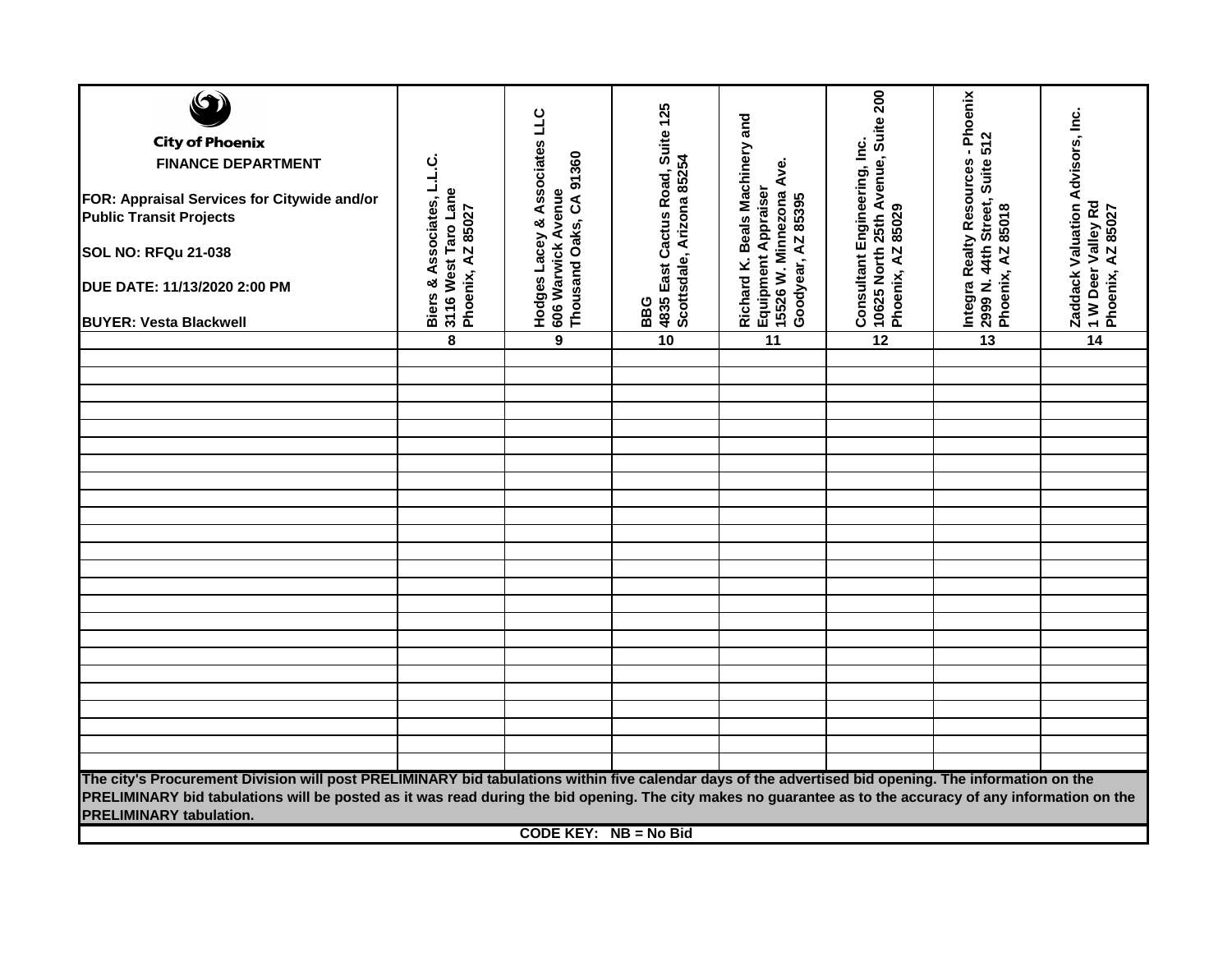| <b>City of Phoenix</b><br><b>FINANCE DEPARTMENT</b><br>FOR: Appraisal Services for Citywide and/or Pu<br><b>SOL NO: RFQu 21-038</b><br>DUE DATE: 11/13/2020 2:00 PM<br><b>BUYER: Vesta Blackwell</b>                                                                                                                                                  | 2555 E. Camelback Road, Ste 400<br>Phoenix, AZ 85016   USA<br>Cushman & Wakefield | 2415 E Camelback Road, Ste 700<br>Nagy Property Consultants, Inc.<br>Phoenix, Arizona 85016 | Suite <sub>210</sub><br>8476 E. Speedway Blvd.<br>Every Appraisal Service<br>Tucson, Arizona 85710 | Services Pacific Southwest<br><b>CBRE Valuation &amp; Advisory</b><br>Camelback Road, Suite 500<br>2575 E.<br>Phoenix, AZ 85016<br><b>Division</b> | JП<br>103<br>Dennis L. Lopez & Associates,<br>Suite <sup>-</sup><br>Tempe, Arizona 85284-1912<br>Real Estate Appraisers and<br>8631 South Priest Drive,<br>Consultants | Situs Valuation Group<br>3355 E. Grove Ave<br>Mesa, AZ 85204 | Estate Appraisal & Consulting I, Inc.<br>9420 E. Doubletree Ranch Rd Ste C-<br>Wayne Harding & Associates Real<br>Scottsdale, Arizona 85258<br>110 |
|-------------------------------------------------------------------------------------------------------------------------------------------------------------------------------------------------------------------------------------------------------------------------------------------------------------------------------------------------------|-----------------------------------------------------------------------------------|---------------------------------------------------------------------------------------------|----------------------------------------------------------------------------------------------------|----------------------------------------------------------------------------------------------------------------------------------------------------|------------------------------------------------------------------------------------------------------------------------------------------------------------------------|--------------------------------------------------------------|----------------------------------------------------------------------------------------------------------------------------------------------------|
|                                                                                                                                                                                                                                                                                                                                                       | 15                                                                                | 16                                                                                          | 17                                                                                                 | 18                                                                                                                                                 | 19                                                                                                                                                                     | $\overline{20}$                                              | $\overline{21}$                                                                                                                                    |
|                                                                                                                                                                                                                                                                                                                                                       |                                                                                   |                                                                                             |                                                                                                    |                                                                                                                                                    |                                                                                                                                                                        |                                                              |                                                                                                                                                    |
|                                                                                                                                                                                                                                                                                                                                                       |                                                                                   |                                                                                             |                                                                                                    |                                                                                                                                                    |                                                                                                                                                                        |                                                              |                                                                                                                                                    |
|                                                                                                                                                                                                                                                                                                                                                       |                                                                                   |                                                                                             |                                                                                                    |                                                                                                                                                    |                                                                                                                                                                        |                                                              |                                                                                                                                                    |
|                                                                                                                                                                                                                                                                                                                                                       |                                                                                   |                                                                                             |                                                                                                    |                                                                                                                                                    |                                                                                                                                                                        |                                                              |                                                                                                                                                    |
|                                                                                                                                                                                                                                                                                                                                                       |                                                                                   |                                                                                             |                                                                                                    |                                                                                                                                                    |                                                                                                                                                                        |                                                              |                                                                                                                                                    |
|                                                                                                                                                                                                                                                                                                                                                       |                                                                                   |                                                                                             |                                                                                                    |                                                                                                                                                    |                                                                                                                                                                        |                                                              |                                                                                                                                                    |
|                                                                                                                                                                                                                                                                                                                                                       |                                                                                   |                                                                                             |                                                                                                    |                                                                                                                                                    |                                                                                                                                                                        |                                                              |                                                                                                                                                    |
|                                                                                                                                                                                                                                                                                                                                                       |                                                                                   |                                                                                             |                                                                                                    |                                                                                                                                                    |                                                                                                                                                                        |                                                              |                                                                                                                                                    |
|                                                                                                                                                                                                                                                                                                                                                       |                                                                                   |                                                                                             |                                                                                                    |                                                                                                                                                    |                                                                                                                                                                        |                                                              |                                                                                                                                                    |
|                                                                                                                                                                                                                                                                                                                                                       |                                                                                   |                                                                                             |                                                                                                    |                                                                                                                                                    |                                                                                                                                                                        |                                                              |                                                                                                                                                    |
|                                                                                                                                                                                                                                                                                                                                                       |                                                                                   |                                                                                             |                                                                                                    |                                                                                                                                                    |                                                                                                                                                                        |                                                              |                                                                                                                                                    |
|                                                                                                                                                                                                                                                                                                                                                       |                                                                                   |                                                                                             |                                                                                                    |                                                                                                                                                    |                                                                                                                                                                        |                                                              |                                                                                                                                                    |
|                                                                                                                                                                                                                                                                                                                                                       |                                                                                   |                                                                                             |                                                                                                    |                                                                                                                                                    |                                                                                                                                                                        |                                                              |                                                                                                                                                    |
|                                                                                                                                                                                                                                                                                                                                                       |                                                                                   |                                                                                             |                                                                                                    |                                                                                                                                                    |                                                                                                                                                                        |                                                              |                                                                                                                                                    |
|                                                                                                                                                                                                                                                                                                                                                       |                                                                                   |                                                                                             |                                                                                                    |                                                                                                                                                    |                                                                                                                                                                        |                                                              |                                                                                                                                                    |
|                                                                                                                                                                                                                                                                                                                                                       |                                                                                   |                                                                                             |                                                                                                    |                                                                                                                                                    |                                                                                                                                                                        |                                                              |                                                                                                                                                    |
|                                                                                                                                                                                                                                                                                                                                                       |                                                                                   |                                                                                             |                                                                                                    |                                                                                                                                                    |                                                                                                                                                                        |                                                              |                                                                                                                                                    |
|                                                                                                                                                                                                                                                                                                                                                       |                                                                                   |                                                                                             |                                                                                                    |                                                                                                                                                    |                                                                                                                                                                        |                                                              |                                                                                                                                                    |
|                                                                                                                                                                                                                                                                                                                                                       |                                                                                   |                                                                                             |                                                                                                    |                                                                                                                                                    |                                                                                                                                                                        |                                                              |                                                                                                                                                    |
|                                                                                                                                                                                                                                                                                                                                                       |                                                                                   |                                                                                             |                                                                                                    |                                                                                                                                                    |                                                                                                                                                                        |                                                              |                                                                                                                                                    |
| The city's Procurement Division will post PRELIMINARY bid tabulations within five calendar days of the advertised bid opening. The information on the<br>PRELIMINARY bid tabulations will be posted as it was read during the bid opening. The city makes no guarantee as to the accuracy of any information on the<br><b>PRELIMINARY tabulation.</b> |                                                                                   |                                                                                             |                                                                                                    |                                                                                                                                                    |                                                                                                                                                                        |                                                              |                                                                                                                                                    |
| <b>CODE KEY: NB = No Bid</b>                                                                                                                                                                                                                                                                                                                          |                                                                                   |                                                                                             |                                                                                                    |                                                                                                                                                    |                                                                                                                                                                        |                                                              |                                                                                                                                                    |